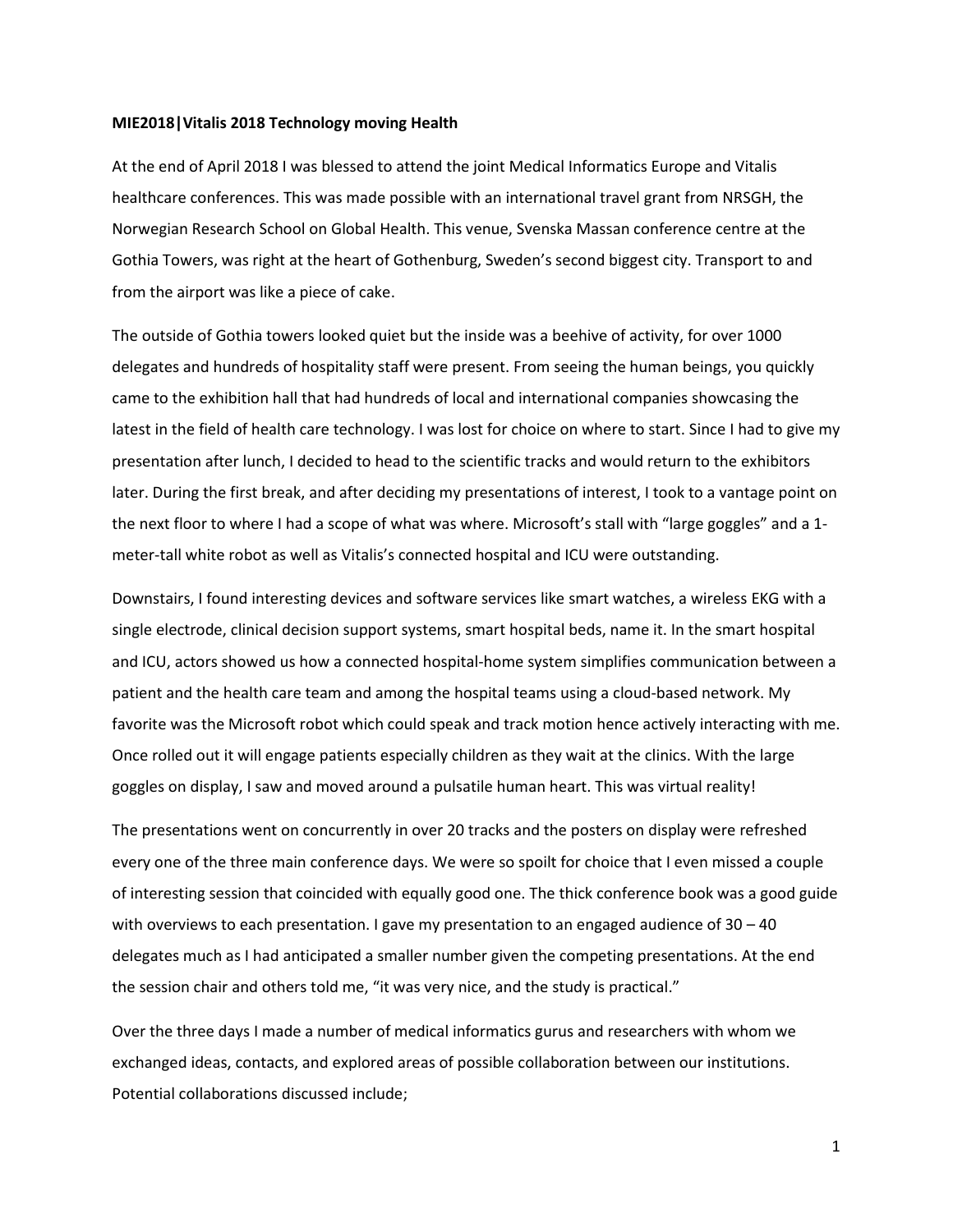- using Ubuntu GNU Health hospital information system to translate forms for electronic medical records into common languages in Uganda,
- developing our childbirth monitoring tool (my PhD project) with voice input options based on Cortana (of Microsoft) whose voice recognition error rate has dropped 6% (c.f: Apple's Siri with 5%), and
- Medical Informatics teachers from the Netherlands visiting Makerere University to give Health Informatics lectures, coaching and mentoring.



## *1 PhD Candidate Michael Balikuddembe presents a paper at MIE2018 Conference*

The opening keynote address, by the Swedish minister for health, focused on the GDPR that aims at patient privacy and data protection in the face of growing artificial intelligence that only thrives on big data. The conundrum is that AI thrives on multiple sources of data (including social media and web browsing) about a subject to build a profile and suggest solutions. On the other hand, the laws restrict collection and use of data that will not be used for patient care. This puts the medical informatician at crossroads with the law, and the patient has to decide on trading privacy for better care for AI is the foundation of personalized prescription and treatment. The closing keynote was by Robin Farmanfarmaian, author of the Patient as CEO, who took us through the current and future health care innovations in and outside of Silicon Valley. She laid the mantle before us to improve health care services with the aim of empowering the consumer to guide the decision making team in a patient